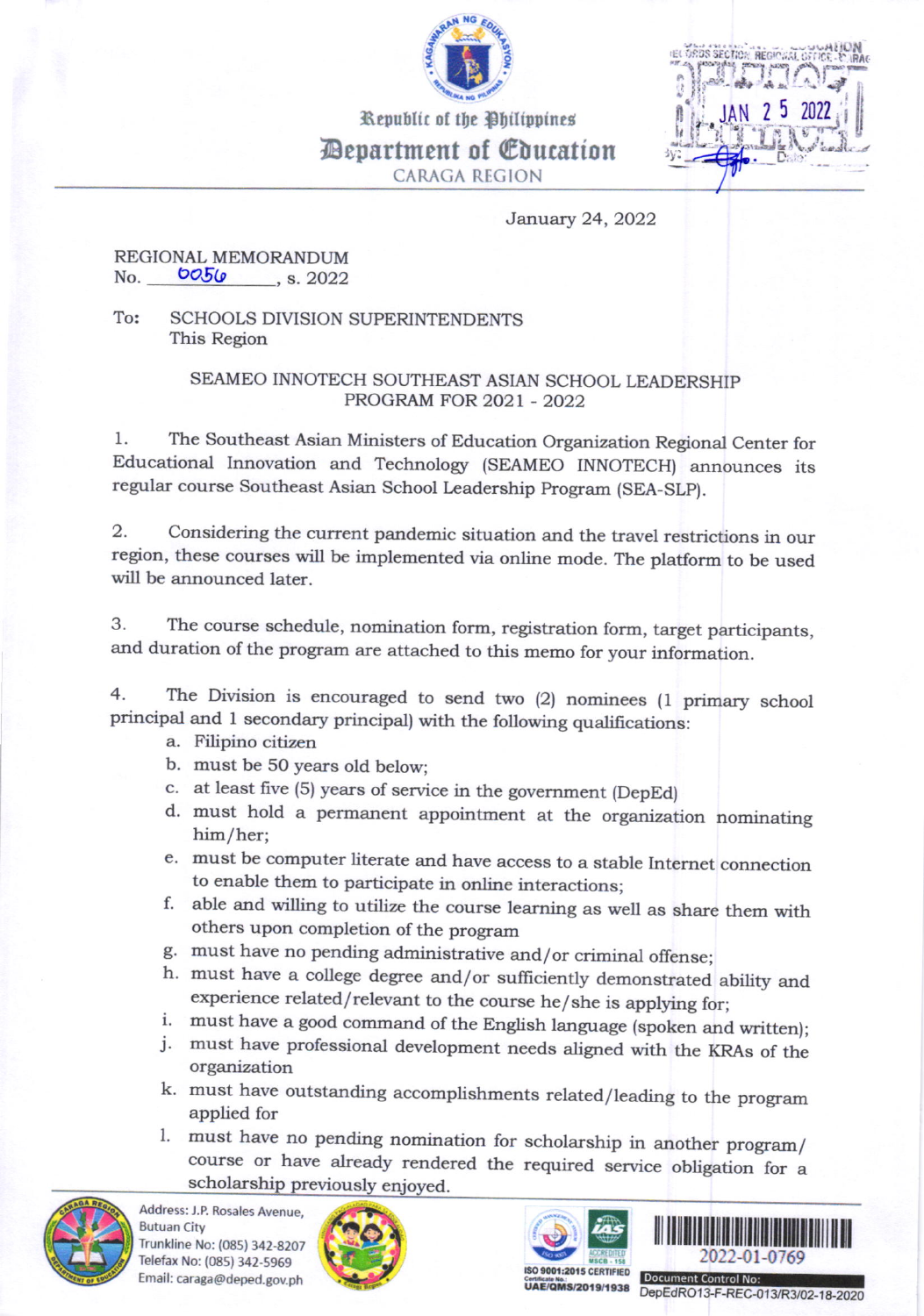m. must be physically and mentally fit.

5. The following documents shall be submitted to this office via email at caraga@deped.qov.ph copy fumished the Human Resource Development Division at hrdd\_caraga@deped.gov.ph and Mr. Elmer Augustus F. Conde at elmeraugustus.conde@deped.gov.ph.

- a. Nominee Assessment Form (see attached)
- b. Updated Personal Data Sheet
- c. Endorsement from the head of office
	- c. 1. endorsement from the Schools Division Office through the Office of the Schools Division Superintended
	- c.2. Nomination letter from the Regional/Bureau Director or his/her duly authorized representative (thru the Regional HRDD Chiefs)

6. The Nominee Assessment Form shall be accomplished using the MS Word format. The rest of the documentary requirements shall be submitted as a single pdf file.

7. The deadline for submission of nominees is on **January 31, 2022**. For further inquiries and clarification, you may contact the DepEd RO Scholarship Secretariat Mr. Elmer Augustus F. Conde, EPS II, RNEAP thru email at elmeraugustus.conde@deped.gov.ph.

MA. GEMMA MERCADO LEDESMA<br>Regional Director

Encl/s.: As stated Reference/s: DM-CI-2022-002 To be indicated in the Perpetual Index under the following subjects:

LEARNING AND DEVELOPMENT

SCHOLARSHIP SEAMEO

HRD/eafc 01/24/2022